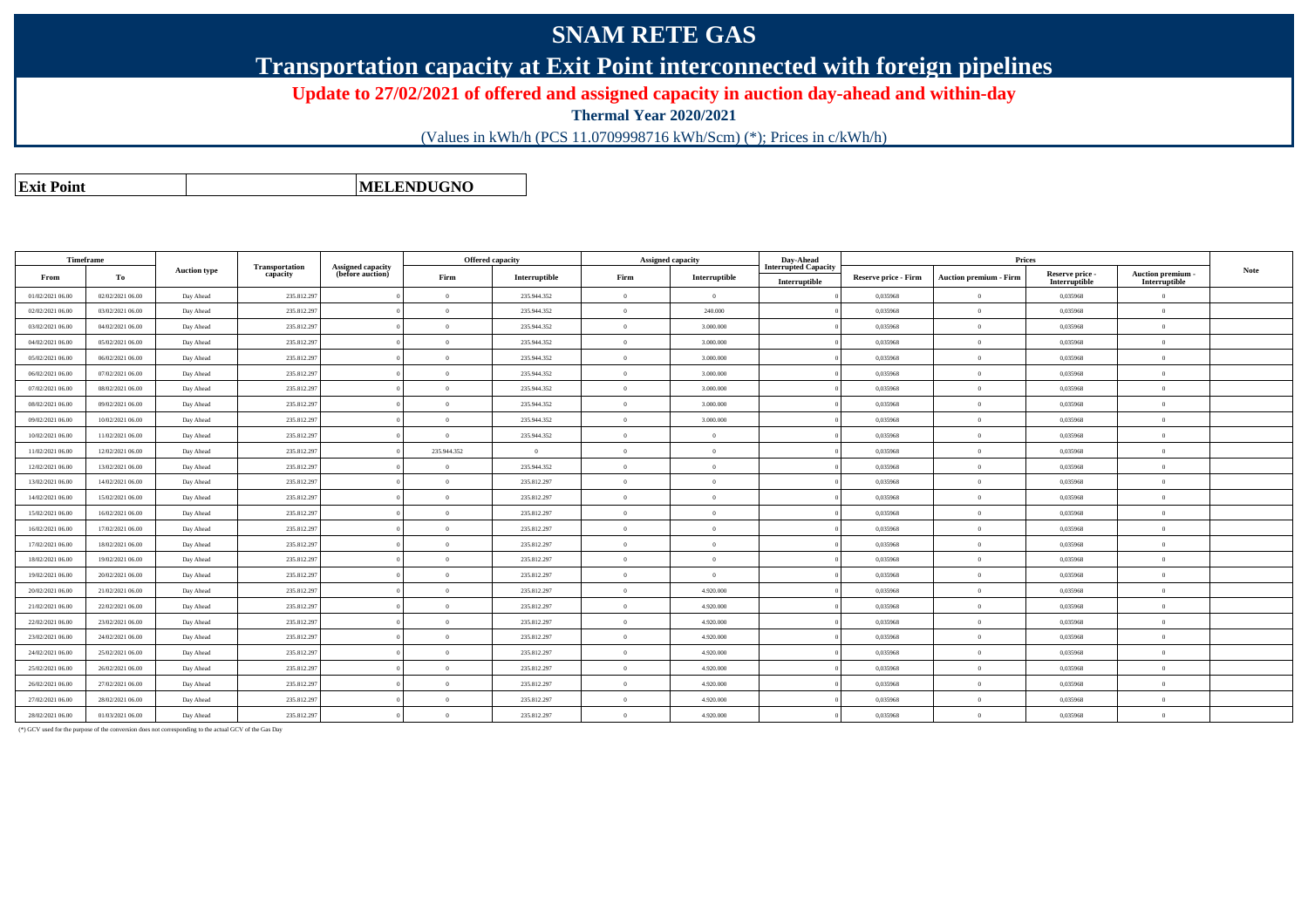# **SNAM RETE GAS**

**Transportation capacity at Exit Point interconnected with foreign pipelines**

**Update to 27/02/2021 of offered and assigned capacity in auction day-ahead and within-day**

**Thermal Year 2020/2021**

(Values in Scm/day (15° C; 1,01325 bar); Prices in c/Scm)

|  | <b>Exit Point</b> |
|--|-------------------|
|  |                   |

**MELENDUGNO**

|                  | Timeframe        |                     |            |                            | <b>Offered capacity</b>                      |            |                | <b>Assigned capacity</b> | Day-Ahead     | Prices                                       |                             |                               |                                  |                                         |             |
|------------------|------------------|---------------------|------------|----------------------------|----------------------------------------------|------------|----------------|--------------------------|---------------|----------------------------------------------|-----------------------------|-------------------------------|----------------------------------|-----------------------------------------|-------------|
| From             | To               | <b>Auction type</b> |            | Transportation<br>capacity | <b>Assigned capacity</b><br>(before auction) | Firm       | Interruptible  | Firm                     | Interruptible | <b>Interrupted Capacity</b><br>Interruptible | <b>Reserve price - Firm</b> | <b>Auction premium - Firm</b> | Reserve price -<br>Interruptible | <b>Auction premium</b><br>Interruptible | <b>Note</b> |
| 01/02/2021 06:00 | 02/02/2021 06:00 | Day Ahead           | 21.300.000 |                            | $\overline{0}$                               | 21.311.928 | $\theta$       | $\theta$                 |               | 0,398199                                     | $\overline{0}$              | 0,398199                      | $\Omega$                         |                                         |             |
| 02/02/2021 06:00 | 03/02/2021 06:00 | Day Ahead           | 21.300.000 |                            | $\Omega$                                     | 21.311.928 | $\theta$       | 21.678                   |               | 0.398199                                     | $\overline{0}$              | 0,398199                      | $\Omega$                         |                                         |             |
| 03/02/2021 06:00 | 04/02/2021 06:00 | Day Ahead           | 21.300.000 |                            | $\theta$                                     | 21.311.928 | $\theta$       | 270.978                  |               | 0.398199                                     | $\overline{0}$              | 0,398199                      | $\theta$                         |                                         |             |
| 04/02/2021 06:00 | 05/02/2021 06:00 | Day Ahead           | 21.300.000 |                            | $\Omega$                                     | 21.311.928 | $\theta$       | 270.978                  |               | 0.398199                                     | $\overline{0}$              | 0,398199                      | $\Omega$                         |                                         |             |
| 05/02/2021 06:00 | 06/02/2021 06:00 | Day Ahead           | 21.300.000 |                            | $\overline{0}$                               | 21.311.928 | $\theta$       | 270.978                  |               | 0.398199                                     | $\overline{0}$              | 0.398199                      | $\overline{0}$                   |                                         |             |
| 06/02/2021 06:00 | 07/02/2021 06:00 | Day Ahead           | 21.300.000 |                            | $\overline{0}$                               | 21.311.928 | $\theta$       | 270.978                  |               | 0.398199                                     | $\overline{0}$              | 0,398199                      | $\overline{0}$                   |                                         |             |
| 07/02/2021 06:00 | 08/02/2021 06:00 | Day Ahead           | 21.300.000 |                            | $\Omega$                                     | 21.311.928 | $\theta$       | 270.978                  |               | 0,398199                                     | $\overline{0}$              | 0,398199                      | $\Omega$                         |                                         |             |
| 08/02/2021 06:00 | 09/02/2021 06:00 | Day Ahead           | 21.300.000 |                            | $\Omega$                                     | 21.311.928 | $\theta$       | 270.978                  |               | 0,398199                                     | $\overline{0}$              | 0,398199                      | $\Omega$                         |                                         |             |
| 09/02/2021 06:00 | 10/02/2021 06:00 | Day Ahead           | 21.300.000 |                            | $\Omega$                                     | 21.311.928 | $\theta$       | 270.978                  |               | 0,398199                                     | $\overline{0}$              | 0,398199                      | $\Omega$                         |                                         |             |
| 10/02/2021 06:00 | 11/02/2021 06:00 | Day Ahead           | 21.300.000 |                            | $\theta$                                     | 21.311.928 | $\theta$       | $\Omega$                 |               | 0,398199                                     | $\overline{0}$              | 0,398199                      | $\overline{0}$                   |                                         |             |
| 11/02/2021 06:00 | 12/02/2021 06:00 | Day Ahead           | 21.300.000 |                            | 21.311.928                                   | $\Omega$   | $\theta$       | $\Omega$                 |               | 0.398199                                     | $\theta$                    | 0,398199                      | $\Omega$                         |                                         |             |
| 12/02/2021 06:00 | 13/02/2021 06:00 | Day Ahead           | 21.300,000 |                            | $\overline{0}$                               | 21.311.928 | $\Omega$       | $\Omega$                 |               | 0.398199                                     | $\overline{0}$              | 0.398199                      | $\Omega$                         |                                         |             |
| 13/02/2021 06:00 | 14/02/2021 06:00 | Day Ahead           | 21,300,000 |                            | $\overline{0}$                               | 21,300,000 | $\overline{0}$ | $\overline{0}$           |               | 0.398199                                     | $\overline{0}$              | 0.398199                      | $\theta$                         |                                         |             |
| 14/02/2021 06:00 | 15/02/2021 06:00 | Day Ahead           | 21.300.000 |                            | $\overline{0}$                               | 21.300.000 | $\theta$       | $\Omega$                 |               | 0,398199                                     | $\overline{0}$              | 0,398199                      | $\overline{0}$                   |                                         |             |
| 15/02/2021 06:00 | 16/02/2021 06:00 | Day Ahead           | 21.300.000 |                            | $\theta$                                     | 21.300.000 | $\theta$       | $\Omega$                 |               | 0,398199                                     | $\overline{0}$              | 0,398199                      | $\Omega$                         |                                         |             |
| 16/02/2021 06:00 | 17/02/2021 06:00 | Day Ahead           | 21.300.000 |                            | $\Omega$                                     | 21.300.000 | $\theta$       | $\Omega$                 |               | 0,398199                                     | $\overline{0}$              | 0,398199                      | $\Omega$                         |                                         |             |
| 17/02/2021 06:00 | 18/02/2021 06:00 | Day Ahead           | 21.300,000 |                            | $\overline{0}$                               | 21,300,000 | $\theta$       | $\Omega$                 |               | 0.398199                                     | $\overline{0}$              | 0.398199                      | $\theta$                         |                                         |             |
| 18/02/2021 06:00 | 19/02/2021 06:00 | Day Ahead           | 21.300.000 |                            | $\Omega$                                     | 21.300.000 | $\theta$       | $\Omega$                 |               | 0,398199                                     | $\overline{0}$              | 0,398199                      | $\Omega$                         |                                         |             |
| 19/02/2021 06:00 | 20/02/2021 06:00 | Day Ahead           | 21.300.000 |                            | $\Omega$                                     | 21.300.000 | $\theta$       | $\Omega$                 |               | 0,398199                                     | $\overline{0}$              | 0,398199                      | $\Omega$                         |                                         |             |
| 20/02/2021 06:00 | 21/02/2021 06:00 | Day Ahead           | 21.300,000 |                            | $\overline{0}$                               | 21,300,000 | $\theta$       | 444,404                  |               | 0.398199                                     | $\overline{0}$              | 0.398199                      | $\mathbf{0}$                     |                                         |             |
| 21/02/2021 06:00 | 22/02/2021 06:00 | Day Ahead           | 21.300.000 |                            | $\overline{0}$                               | 21.300.000 | $\theta$       | 444.404                  |               | 0,398199                                     | $\overline{0}$              | 0,398199                      | $\overline{0}$                   |                                         |             |
| 22/02/2021 06:00 | 23/02/2021 06:00 | Day Ahead           | 21.300.000 |                            | $\overline{0}$                               | 21.300.000 | $\theta$       | 444,404                  |               | 0.398199                                     | $\overline{0}$              | 0,398199                      | $\theta$                         |                                         |             |
| 23/02/2021 06:00 | 24/02/2021 06:00 | Day Ahead           | 21.300.000 |                            | $\Omega$                                     | 21.300.000 | $\theta$       | 444,404                  |               | 0,398199                                     | $\theta$                    | 0,398199                      | $\Omega$                         |                                         |             |
| 24/02/2021 06:00 | 25/02/2021 06:00 | Day Ahead           | 21.300,000 |                            | $\overline{0}$                               | 21.300.000 | $\theta$       | 444.404                  |               | 0.398199                                     | $\overline{0}$              | 0.398199                      | $\theta$                         |                                         |             |
| 25/02/2021 06:00 | 26/02/2021 06:00 | Day Ahead           | 21.300.000 |                            | $\Omega$                                     | 21.300.000 | $\theta$       | 444,404                  |               | 0.398199                                     | $\overline{0}$              | 0,398199                      | $\overline{0}$                   |                                         |             |
| 26/02/2021 06:00 | 27/02/2021 06:00 | Day Ahead           | 21.300.000 |                            | $\theta$                                     | 21.300.000 | $\theta$       | 444.404                  |               | 0,398199                                     | $\overline{0}$              | 0,398199                      | $\Omega$                         |                                         |             |
| 27/02/2021 06:00 | 28/02/2021 06:00 | Day Ahead           | 21.300.000 |                            | $\Omega$                                     | 21.300.000 | $\theta$       | 444,404                  |               | 0.398199                                     | $\theta$                    | 0.398199                      | $\Omega$                         |                                         |             |
| 28/02/2021 06:00 | 01/03/2021 06:00 | Day Ahead           | 21,300,000 |                            | $\overline{0}$                               | 21,300,000 | $\theta$       | 444,404                  |               | 0.398199                                     | $\bf{0}$                    | 0.398199                      | $\overline{0}$                   |                                         |             |